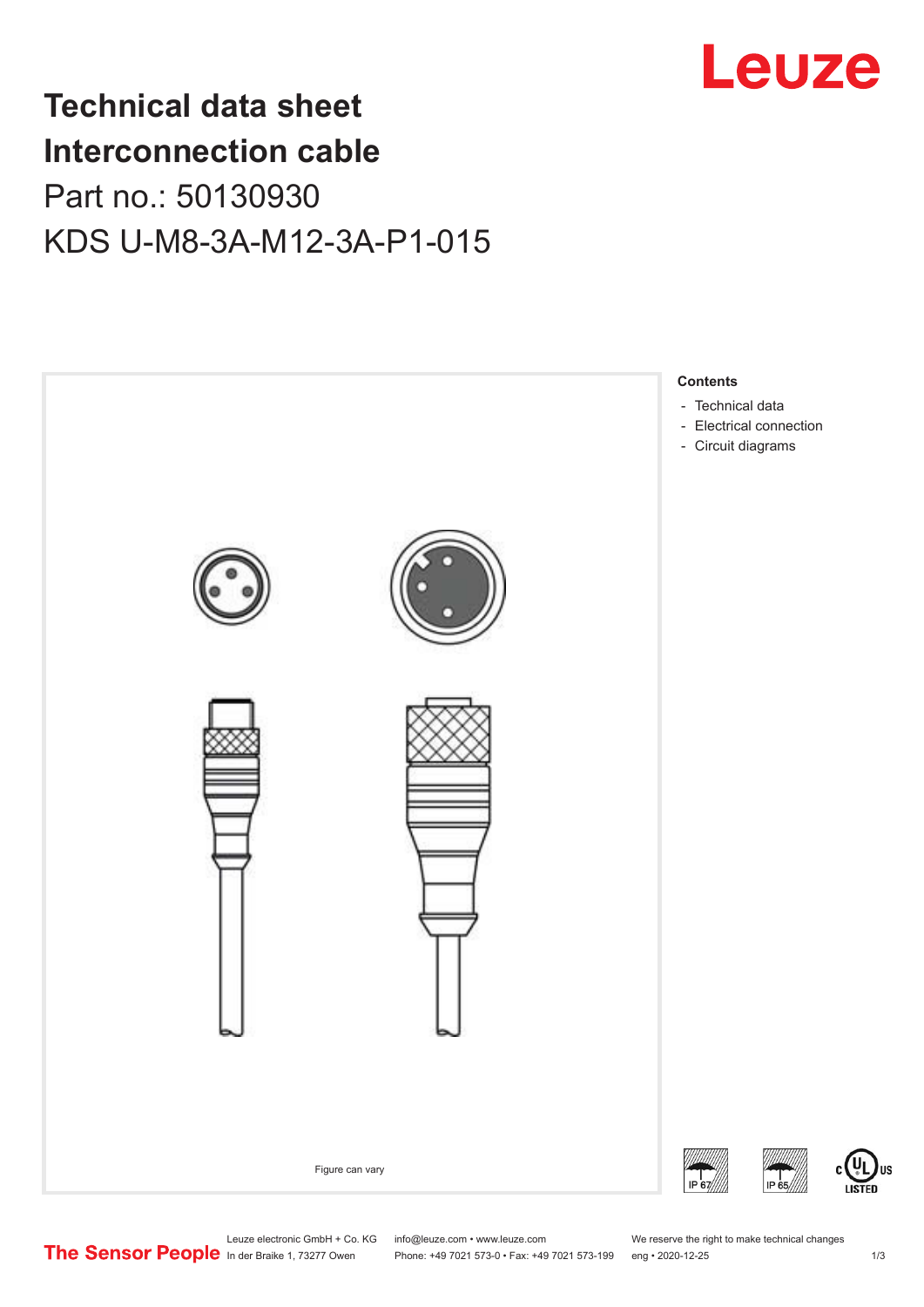### <span id="page-1-0"></span>**Technical data**

### **Connection**

| <b>Connection 1</b>               |                                                                                                                                                                                                                                |
|-----------------------------------|--------------------------------------------------------------------------------------------------------------------------------------------------------------------------------------------------------------------------------|
| <b>Type of connection</b>         | Connector                                                                                                                                                                                                                      |
| <b>Thread size</b>                | M <sub>8</sub>                                                                                                                                                                                                                 |
| <b>Type</b>                       | Male                                                                                                                                                                                                                           |
| No. of pins                       | 3-pin                                                                                                                                                                                                                          |
| Version                           | Axial                                                                                                                                                                                                                          |
|                                   |                                                                                                                                                                                                                                |
| <b>Connection 2</b>               |                                                                                                                                                                                                                                |
| <b>Type of connection</b>         | Connector                                                                                                                                                                                                                      |
| <b>Thread size</b>                | M12                                                                                                                                                                                                                            |
| <b>Type</b>                       | Female                                                                                                                                                                                                                         |
| No. of pins                       | 3-pin                                                                                                                                                                                                                          |
| Encoding                          | A-coded                                                                                                                                                                                                                        |
| Version                           | Axial                                                                                                                                                                                                                          |
|                                   |                                                                                                                                                                                                                                |
| <b>Cable properties</b>           |                                                                                                                                                                                                                                |
| <b>Number of conductors</b>       | 3 Piece(s)                                                                                                                                                                                                                     |
| Wire cross section                | $0.25$ mm <sup>2</sup>                                                                                                                                                                                                         |
| <b>AWG</b>                        | 24                                                                                                                                                                                                                             |
| Sheathing color                   | <b>Black</b>                                                                                                                                                                                                                   |
| <b>Shielded</b>                   | <b>No</b>                                                                                                                                                                                                                      |
| Silicone-free                     | Yes                                                                                                                                                                                                                            |
| Cable design                      | Interconnection cable                                                                                                                                                                                                          |
| Cable diameter (external)         | 4 3 mm                                                                                                                                                                                                                         |
| Cable length                      | 1.500 mm                                                                                                                                                                                                                       |
| <b>Sheathing material</b>         | <b>PUR</b>                                                                                                                                                                                                                     |
| Wire insulation                   | <b>PUR</b>                                                                                                                                                                                                                     |
| <b>Traverse rate</b>              | Max. 3.3 m/s with horiz. traverse path of<br>5m and and max, acceleration of 5m/s <sup>2</sup>                                                                                                                                 |
| Suitability for drag chains       | Yes                                                                                                                                                                                                                            |
| Properties of the outer sheathing | Free of CFC, cadmium, silicone, halogen<br>and lead, matt, low-adhesion, abrasion-<br>resistant, easily machine-processable                                                                                                    |
| Resistance of the outer sheathing | Hydrolysis and microbe resistant, good<br>oil, gasoline and chemical resistance in<br>accordance with VDE 0472 part 803 test<br>B, flame retardant in accordance with UL<br>1581 VW1 / CSA FT1 / IEC 60332-1,<br>IEC 60332-2-2 |
| <b>Torsion suitability</b>        | ±180° / m (max. 2 mio. cycles with 35<br>cycles / min)                                                                                                                                                                         |

### **Mechanical data**

| <b>Width across flats</b>                                       | $13 \text{ mm}$          |
|-----------------------------------------------------------------|--------------------------|
| Net weight                                                      | 56 <sub>a</sub>          |
| <b>Bending cycles</b>                                           | 5,000,000 Piece(s)       |
| Bending radius, flexible laying, min.                           | Min. 10 x cable diameter |
| Bending radius, stationary laying, min. Min. 5 x cable diameter |                          |

**Leuze** 

#### **Environmental data**

| Ambient temperature, operation,<br>flexible use   | $-2580 °C$ |
|---------------------------------------------------|------------|
| Ambient temperature, operation,<br>stationary use | $-4080 °C$ |
|                                                   |            |

### **Certifications**

| Degree of protection  | IP 65   |
|-----------------------|---------|
|                       | IP 67   |
| <b>Certifications</b> | c UL US |

#### **Classification**

| <b>Customs tariff number</b> | 85444290 |
|------------------------------|----------|
| eCl@ss 5.1.4                 | 27279201 |
| $eC/\omega$ ss 8.0           | 27279218 |
| eCl@ss 9.0                   | 27060311 |
| eCl@ss 10.0                  | 27060311 |
| eCl@ss 11.0                  | 27060311 |
| <b>ETIM 5.0</b>              | EC001855 |
| <b>ETIM 6.0</b>              | EC001855 |
| <b>ETIM 7.0</b>              | EC001855 |

### **Electrical connection**

### **Connection 1**

| Type of connection | Connector |
|--------------------|-----------|
| <b>Thread size</b> | M8        |
| <b>Type</b>        | Male      |
| No. of pins        | $3 - pin$ |
| Version            | Axial     |

### **Connection 2**

| Type of connection | Connector       |
|--------------------|-----------------|
| <b>Thread size</b> | M <sub>12</sub> |
| <b>Type</b>        | Female          |
| No. of pins        | $3 - pin$       |
| Encoding           | A-coded         |
| Version            | Axial           |